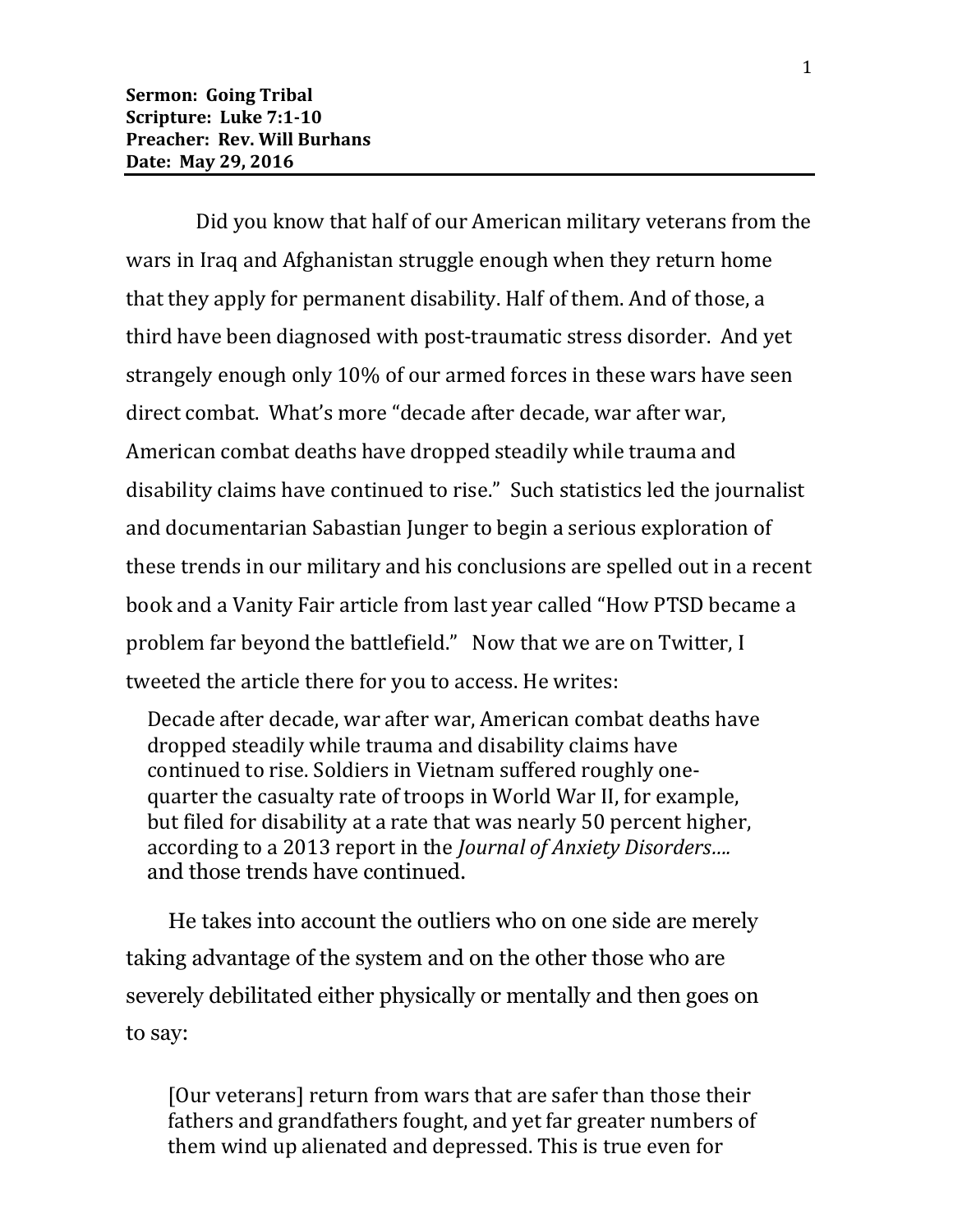people who didn't experience combat. In other words, the problem doesn't seem to be trauma on the battlefield so much as re-entry into [our] society.

Junger suggests there is something fundamentally off about modern American society that makes returning from war and re-entering a traumatic thing in and of itself. In Junger's view, the issue lies in the tribal experience and identity that is present in war and the lack of community in our modern technologically advanced society. Without mincing words he writes:

A modern soldier returning from combat goes from the kind of closeknit situation that humans evolved for into a society where most people work outside the home, children are educated by strangers, families are isolated from wider communities, personal gain almost completely eclipses collective good, and people sleep alone or with a [single] partner. Even if he or she is in a family, that is not the same as belonging to a large, self-sufficient group that shares and experiences almost everything collectively.

Then he lays down the gauntlet and says

Whatever the technological advances of modern society—and they're nearly miraculous—the individual lifestyles that those technologies spawn may be deeply brutalizing to the human spirit.

Could it be that our advanced, post-modern, individualistic world with all the comforts and wealth that we have come to crave, work for and expect is "deeply brutalizing to the human spirit." Have you ever suspected that? That despite the beauty, wealth, and opportunity around us, something deeper is missing or has been lost? Junger says it's the lack of community or tribe to call one's. It's revealed in the return of soldiers but it's true for most of us in our society.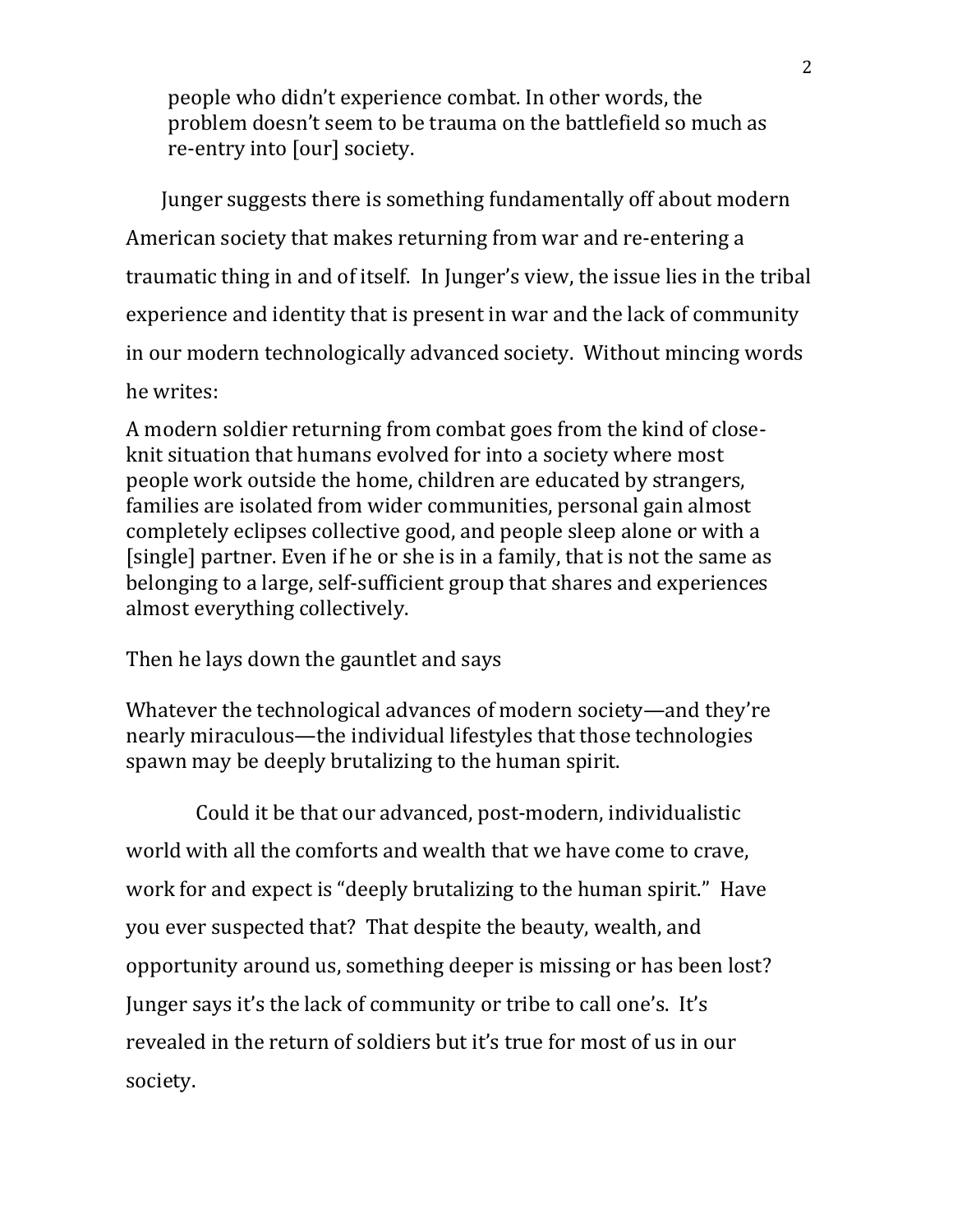Can we stop for a moment and consider then the great importance of what we are doing here? Here in the church in 21st century America. We are offering a place of potential deep community in a society of individualized, alienated people who might even be traumatized, some of them, by the paucity or privation of that most basic human need for community. And what we have here are the ancient words of wisdom from our Bible and the potent act of worshipping God that are critical tools for the formation and building of the right kind of community… and a caution against the wrong kind.

The Gospels share the story of Jesus building the right kind of community and he does it by crossing all sorts of illicit boundaries between groups, communities, tribes that in his day and age were NOT to be crossed. The Luke 7 passage is a perfect example. So there's Jesus and his ragtag tribe of followers surrounding him who he called together and said they were his new family – who is my family, those who do the will of the Father, that's who! - And they enter a town called Capernaum where he is engaged in this longdistance dialogue through friends and town-folk with a Centurion of the Roman Empire. The Centurion says something and it is relayed to Jesus and Jesus says something back and it is relayed to the Centurion and back and forth. Man, would they have had their minds blown by the ease of texting!

In any case, the Centurion was a commander of about 80 soldiers of the occupying Roman Empire stationed in various regions to keep control over the populus. Jesus could very well have received this request to help the Centurion's slave and refused as a sign of passive resistance to the evil of the Roman Empire. Surely there were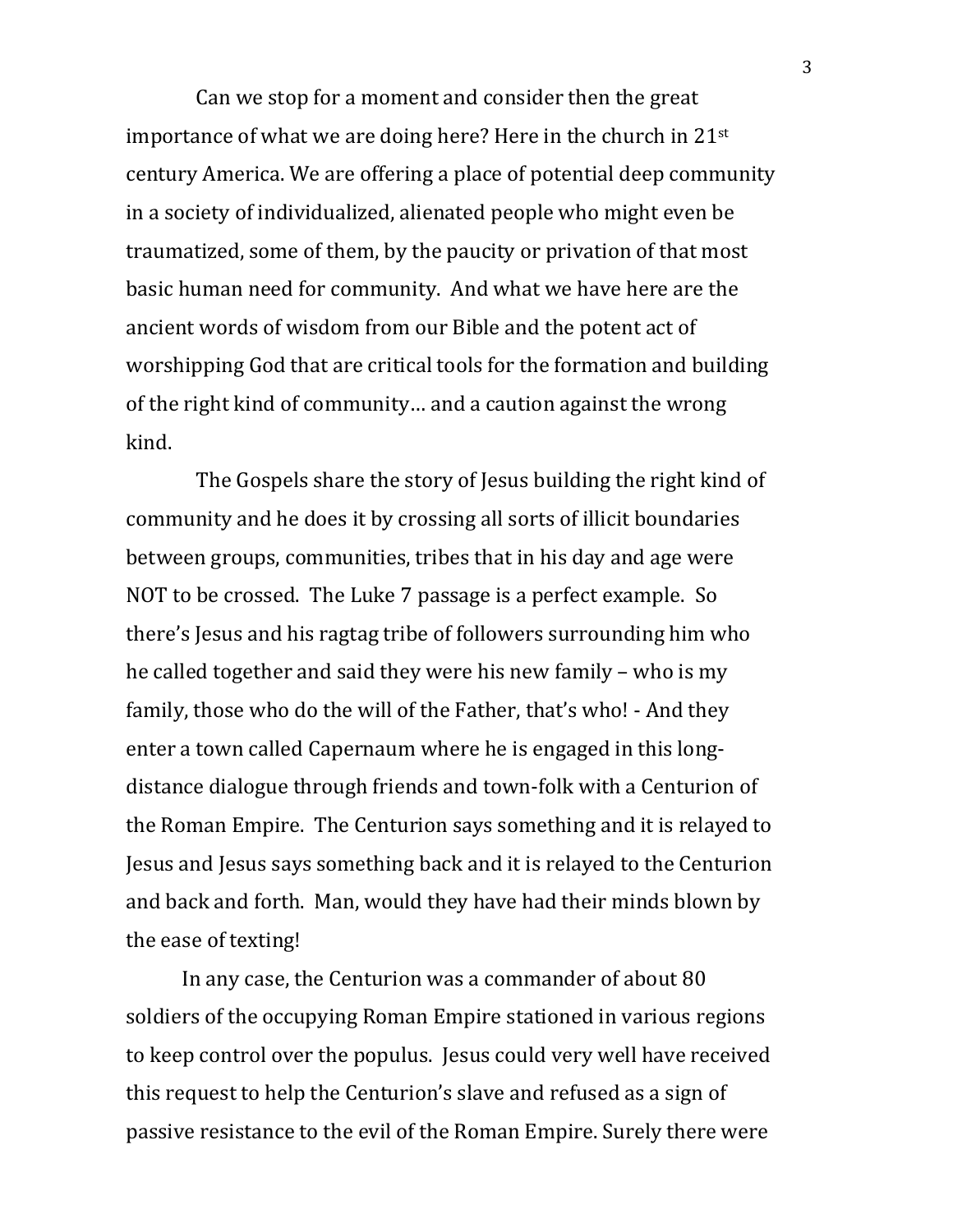some of his disciples and other Jews who would have thought it to be the only appropriate response. But Jesus hears of the Centurions need and begins walking to his house. Word gets back to the Centurion that Jesus is coming and the Centurion sends word back to Jesus saying "I am not worthy to have you under my roof but only say the word my servant will be healed…" embarrassed smiley face emoji!

Many of you who grew up as Catholic know this passage well in the Gospel of Luke, because it becomes in the Catholic tradition a critical and central moment in the mass celebration – that before one receives the Eucharist into the house of one's body you must say – "I am not worthy to receive you but only say the word and my soul shall be healed." It is said by all those gathered whether you are the CEO of a fortune 500 company and make 385 times that of your lowest worker or whether you are the lowest worker himself, the two of you are both saying together with head bowed to the God of your life – "I am not worthy to receive you." It is a beautiful and important confession and is essential for deep community, because we have to continually remind ourselves as Christians that there are not some more deserving and worthy than others. Our society not only fosters that notion but thrives off of it and confessing that we are not worthy is a counter-cultural response. We do not make ourselves worthy but we are worthy because God makes us. To the high, mighty, and privileged it knocks us down a peg, that we unworthy except by God. To the lowly and downtrodden it lifts them up to where they need to be – that they are made worthy by God. "I am not worthy that you should enter under my roof but only say the word and my slave shall be healed."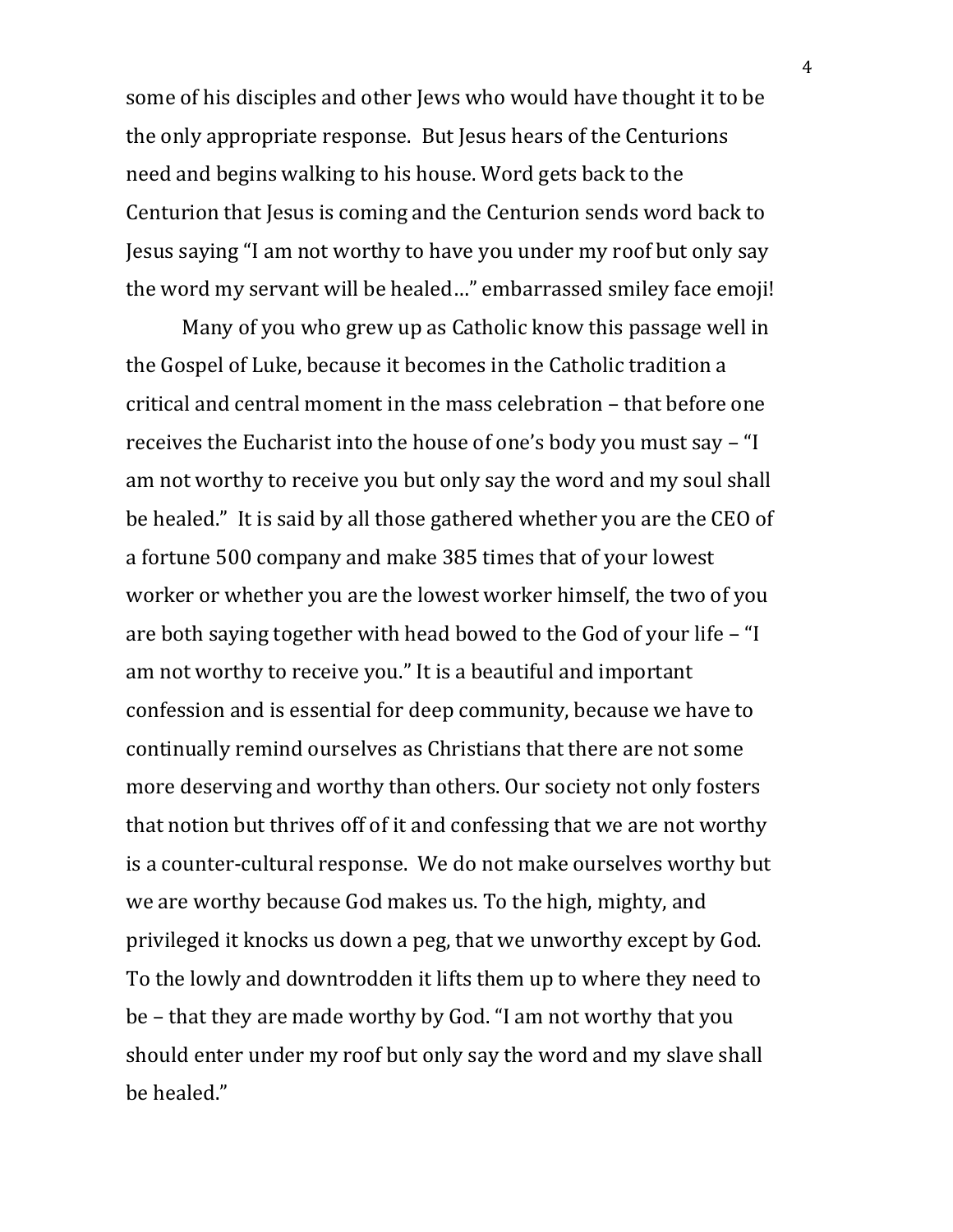And Jesus is amazed! The only time in all the Gospels that Jesus is amazed by another instead of everyone being amazed by him and it is a Roman warrior who he is amazed by. Amazed by his faith and his humility. And the Centurion's slave is made well.

Notice that Jesus doesn't tell the Centurion how wrong he is to have a slave or how evil the empire is that employs him to do his duty. Jesus goes right into the relationship with the Centurion and his slave and offers what is needed. I imagine that whole moment forever changes the Centurion and the slaves relationship, maybe the whole towns relationship with one another. Not only is the Centurion worthy and deserving of Jesus' attention despite the fact that many Jews of that town would have disagreed, but the slave is worthy and deserving of Jesus' healing power and attention. Even the slave. And Jesus walks out of Capernaum having broken down the walls and opened up the boundaries that separated people into different tribes and classes and races. And in the footsteps where he trod, communities blossomed. But these were communities not based upon human likenesses and similarities and privileges, but communities gathered in devotion to God. Not communities formed by an in-group over and against an out-group, which is the most common form of tribalism and problematic community, but rather a new tribe bound together by and through and for the purposes of God where the only outsiders are there for the loving and if anything to welcomed into the tribe.

It is so important that we get this right, so important that we allow God, I guess I should say, to get this right through us. The new tribe and deep community called the church should be a place where not only young and old, black and white, male and female (and